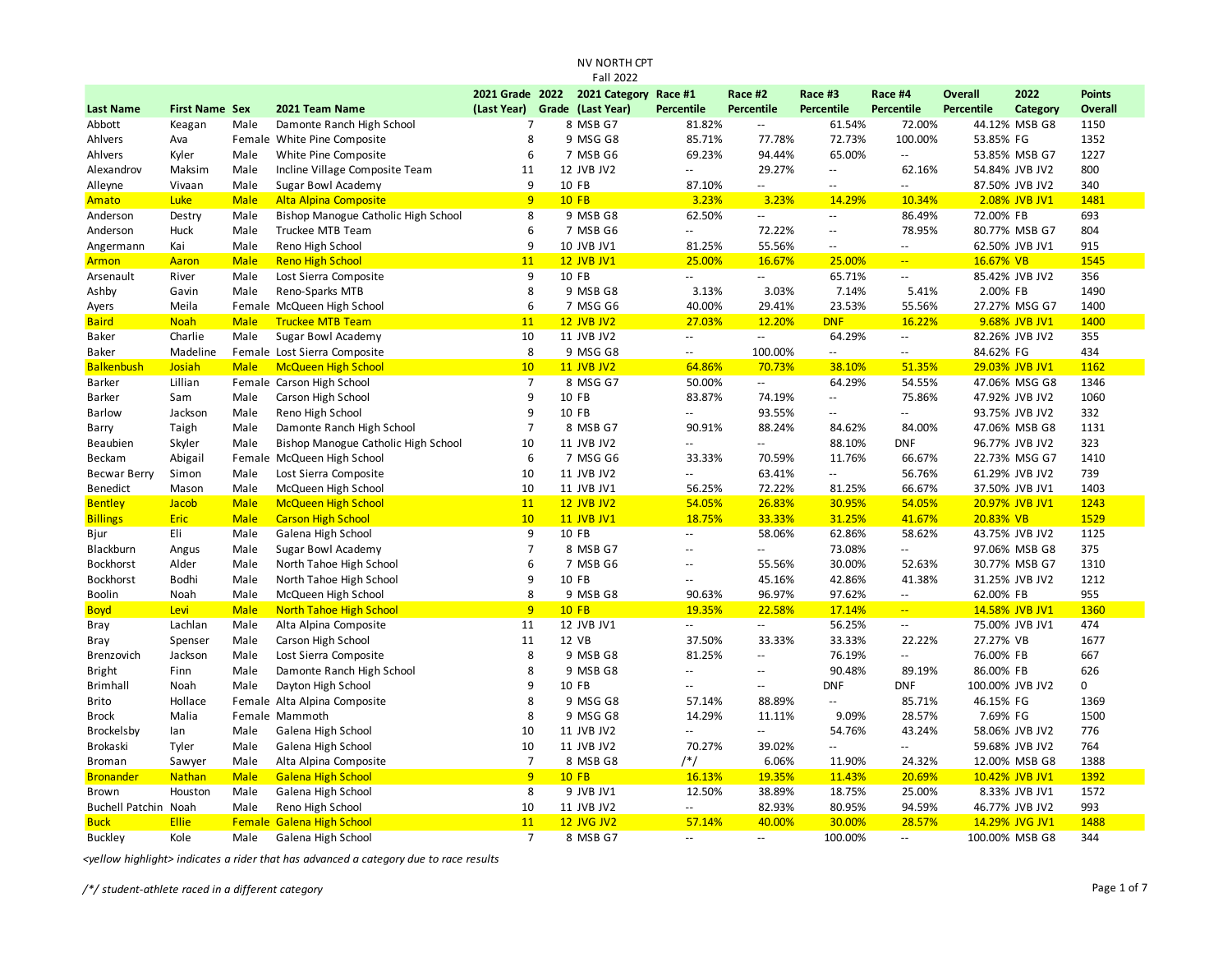|                  |                       |             |                                            |                 | <b>NV NORTH CPT</b><br><b>Fall 2022</b> |                           |                             |                           |                   |                   |                 |                |
|------------------|-----------------------|-------------|--------------------------------------------|-----------------|-----------------------------------------|---------------------------|-----------------------------|---------------------------|-------------------|-------------------|-----------------|----------------|
|                  |                       |             |                                            | 2021 Grade 2022 | 2021 Category                           | Race #1                   | Race #2                     | Race #3                   | Race #4           | <b>Overall</b>    | 2022            | <b>Points</b>  |
| <b>Last Name</b> | <b>First Name Sex</b> |             | 2021 Team Name                             | (Last Year)     | Grade (Last Year)                       | <b>Percentile</b>         | <b>Percentile</b>           | Percentile                | <b>Percentile</b> | <b>Percentile</b> | Category        | <b>Overall</b> |
| <b>Burger</b>    | Ewan R                | Male        | Reno-Sparks MTB                            | 6               | 7 MSB G6                                | 61.54%                    | $\mathcal{L}^{\mathcal{L}}$ | 20.00%                    | 36.84%            |                   | 19.23% MSB G7   | 1361           |
| Burke            | Ryden                 | Male        | Truckee MTB Team                           | 6               | 7 MSB G6                                | $\mathcal{L} =$           | 22.22%                      | 40.00%                    | 42.11%            |                   | 23.08% MSB G7   | 1354           |
| Callister        | Thomas                | Male        | Carson High School                         | 10              | 11 JVB JV2                              | 48.65%                    | $\Box$                      | 61.90%                    | 72.97%            |                   | 33.87% JVB JV2  | 1109           |
| Campeau          | Oaklee                |             | Female White Pine Composite                | 6               | 7 MSG G6                                | 53.33%                    | 64.71%                      | 70.59%                    | $-1$              |                   | 45.45% MSG G7   | 1275           |
| Card             | <b>Bennett</b>        | <b>Male</b> | <b>Carson High School</b>                  | 11              | <b>12 JVB JV1</b>                       | 37.50%                    | 44.44%                      | 12.50%                    | 16.67%            | 12.50% VB         |                 | 1556           |
| Card             | Bryce                 | Male        | Carson High School                         | 6               | 7 MSB G6                                | 23.08%                    | 27.78%                      | 10.00%                    | 21.05%            |                   | 11.54% MSB G7   | 1443           |
| Carpenter        | Autumn                |             | Female Tahoe Expedition Academy            | 8               | 9 MSG G8                                | $\mathbb{L}^2$            | $\overline{\phantom{a}}$    | 63.64%                    | $\sim$            | 76.92% FG         |                 | 448            |
| Carstens         | Aiden                 | Male        | Carson High School                         | 8               | 9 MSB G8                                | 46.88%                    | 57.58%                      | 71.43%                    | 62.16%            | 40.00% FB         |                 | 1127           |
| Chalmers         | Seth                  | Male        | Carson High School                         | $\overline{7}$  | 8 MSB G7                                | 45.45%                    | 64.71%                      | 23.08%                    | 56.00%            |                   | 23.53% MSB G8   | 1303           |
| Chalmers         | Sylis                 | Male        | Carson High School                         | 8               | 9 MSB G8                                | 15.63%                    | 9.09%                       | 14.29%                    | 10.81%            | 10.00% FB         |                 | 1417           |
| <b>Chappell</b>  | $\mathbf{C}$          | <b>Male</b> | Alta Alpina Composite                      | 9               | <b>10 FB</b>                            | 29.03%                    | 29.03%                      | 31.43%                    | <u>н. п</u>       |                   | 18.75% JVB JV1  | 1288           |
| Chavarria        | Jeffrey               | Male        | Alta Alpina Composite                      | 11              | 12 JVB JV1                              | 68.75%                    | 77.78%                      | 68.75%                    | 91.67%            |                   | 50.00% JVB JV1  | 1380           |
| Clute            | Regan                 |             | Female North Tahoe High School             | 10              | 11 JVG JV1                              | $\overline{\phantom{a}}$  | $\sim$                      | 100.00%                   | $\sim$            |                   | 85.71% JVG JV1  | 512            |
| <b>Collette</b>  | Luke                  | <b>Male</b> | <b>Lost Sierra Composite</b>               | 9               | <b>10 FB</b>                            | $\Box$                    | 54.84%                      | 34.29%                    | 31.03%            |                   | 27.08% JVB JV1  | 1233           |
| Costello         | Addie                 |             | Female White Pine Composite                | $\overline{7}$  | 8 MSG G7                                | 100.00%                   | $\overline{\phantom{a}}$    | ω.                        | ω.                |                   | 94.12% MSG G8   | 414            |
| Coudriet         | Cielo                 |             | Female Galena High School                  | 10              | 11 JVG JV2                              | Ξ.                        | $\sim$                      | 60.00%                    | 42.86%            |                   | 57.14% JVG JV2  | 967            |
| Crain            | Cash                  | Male        | Reno High School                           | 8               | 9 MSB G8                                | $\mathbb{L}^{\mathbb{L}}$ | 45.45%                      | 57.14%                    | 51.35%            | 42.00% FB         |                 | 1123           |
| Cranston         | Asher                 | Male        | Carson High School                         | 8               | 9 MSB G8                                | 53.13%                    | $\sim$ $\sim$               | 69.05%                    | 64.86%            | 48.00% FB         |                 | 1069           |
| Critchley        | Malcolm               | Male        | Damonte Ranch High School                  | 9               | 10 FB                                   | Ξ.                        | $\sim$                      | 82.86%                    | 86.21%            |                   | 75.00% JVB JV2  | 680            |
| Culbert          | Nick                  | Male        | Damonte Ranch High School                  | $\overline{7}$  | 8 MSB G7                                | 72.73%                    | $\sim$ $\sim$               | 65.38%                    | $\sim$            |                   | 67.65% MSB G8   | 775            |
| Cutler           | Rowdy                 | Male        | Galena High School                         | 9               | 10 FB                                   | 64.52%                    | $\overline{\phantom{a}}$    | 45.71%                    | 65.52%            |                   | 39.58% JVB JV2  | 1135           |
| Cutler           | Sawyer                | Male        | Galena High School                         | 9               | 10 FB                                   | 38.71%                    | $\sim$ $\sim$               | $\overline{a}$            | Щ.                |                   | 79.17% JVB JV2  | 414            |
| <b>Czeschin</b>  | Owen                  | <b>Male</b> | <b>Mammoth</b>                             | 9               | <b>10 FB</b>                            | 22.58%                    | 6.45%                       | 2.86%                     | 6.90%             |                   | 4.17% JVB JV1   | 1480           |
| Dale             | Spencer               | Male        | Carson High School                         | 8               | 9 MSB G8                                | 43.75%                    | $\mathbb{L}^{\mathbb{L}}$   | 54.76%                    | 45.95%            | 70.00% FB         |                 | 741            |
| Davidson         | Cole                  | Male        | Sugar Bowl Academy                         | 11              | 12 JVB JV2                              | 78.38%                    | $\sim$                      | Ξ.                        | Щ,                |                   | 83.87% JVB JV2  | 347            |
| De La Cruz       | Aldo                  | Male        | McQueen High School                        | 10              | 11 JVB JV2                              | Ξ.                        | $\mathbb{L}^{\mathbb{L}}$   | 95.24%                    | Ξ.                |                   | 100.00% JVB JV2 | 317            |
| Dean             | Kaeden                | Male        | Mammoth                                    | 6               | 7 MSB G6                                | $\sim$                    | 100.00%                     | $\sim$                    | $\sim$            |                   | 92.31% MSB G7   | 380            |
| Deinken          | Kanan                 | Male        | North Tahoe High School                    | 6               | 7 MSB G6                                | 76.92%                    | 77.78%                      | 75.00%                    | 94.74%            |                   | 57.69% MSB G7   | 1225           |
| Dent             | Kaleb                 | Male        | North Tahoe High School                    | $\overline{7}$  | 8 MSB G7                                | 95.45%                    | 82.35%                      | 57.69%                    | Щ.                |                   | 41.18% MSB G8   | 1163           |
| Desens           | Simone                |             | Female North Tahoe High School             | 9               | 10 FG                                   | 57.14%                    | 50.00%                      | 44.44%                    | 57.14%            |                   | 44.44% JVG JV2  | 1416           |
| <b>Dixon</b>     | Abby                  |             | <b>Female Galena High School</b>           | 9               | <b>10 JVG JV1</b>                       | 40.00%                    | 50.00%                      | $\mathbb{L} \mathbb{L}$ . | 33.33%            | 14.29% VG         |                 | 1600           |
| Donovan          | Caleb                 | Male        | Galena High School                         | $\overline{7}$  | 8 MSB G7                                | 40.91%                    | $\sim$                      | 26.92%                    | 44.00%            |                   | 26.47% MSB G8   | 1302           |
| Donovan          | Owen                  | Male        | Reno High School                           | 9               | 10 FB                                   | u.                        | 96.77%                      | 97.14%                    | 89.66%            |                   | 52.08% JVB JV2  | 990            |
| Dore             | Tyler                 | Male        | Alta Alpina Composite                      | 8               | 9 MSB G8                                | ÷.                        | 21.21%                      | 4.76%                     | 2.70%             | 6.00% FB          |                 | 1438           |
| Doubinkine       | Thomas                | Male        | Galena High School                         | 8               | 9 MSB G8                                | $\overline{\phantom{a}}$  | $\sim$ $\sim$               | Ξ.                        | 97.30%            | 96.00% FB         |                 | 311            |
| Doubinkine       | Xander                | Male        | Galena High School                         | 10              | 11 JVB JV2                              | $\sim$ $\sim$             | $\mathbf{u}$                | 71.43%                    | --                |                   | 87.10% JVB JV2  | 344            |
| <b>Drescher</b>  | Orrin                 | <b>Male</b> | <b>Incline Village Composite Team</b>      | 10              | <b>11 JVB JV2</b>                       | 67.57%                    | 36.59%                      | 45.24%                    | 37.84%            |                   | 22.58% JVB JV1  | 1218           |
| Drescher         | Tessa                 |             | Female Incline Village Composite Team      | $\overline{7}$  | 8 MSG G7                                | 66.67%                    | 25.00%                      | 28.57%                    | 72.73%            |                   | 29.41% MSG G8   | 1394           |
| Drollinger       | Sierra                |             | Female Truckee MTB Team                    | 8               | 9 MSG G8                                | u.                        | 44.44%                      | 36.36%                    | $\sim$            | 61.54% FG         |                 | 944            |
| Drum             | Jameson               | Male        | <b>Tahoe Expedition Academy</b>            | 8               | 9 MSB G8                                | $\sim$                    | 93.94%                      | 95.24%                    | 94.59%            | 64.00% FB         |                 | 942            |
| Dufrene          | Kendyl                |             | Female Damonte Ranch High School           | 10              | 11 JVG JV2                              | 71.43%                    | $\mathbb{L}^{\mathbb{L}}$   | $\mathbb{Z}^2$            | 85.71%            |                   | 64.29% JVG JV2  | 950            |
| <b>Dupras</b>    | Toby                  | Male        | Lost Sierra Composite                      | 11              | 12 JVB JV2                              | Ξ.                        | 56.10%                      | Ξ.                        | --                |                   | 80.65% JVB JV2  | 371            |
| <b>Dyson</b>     | Colin                 | <b>Male</b> | <b>Bishop Manogue Catholic High School</b> | 9               | <b>10 JVB JV2</b>                       | 21.62%                    | 17.07%                      | 7.14%                     | 10.81%            |                   | 4.84% JVB JV1   | 1446           |
| Egan             | Jack                  | Male        | Reno-Sparks MTB                            | 9               | 10 FB                                   | $\overline{\phantom{a}}$  | $\sim$                      | 71.43%                    | 55.17%            |                   | 64.58% JVB JV2  | 738            |
| Egan             | Mia                   |             | Female Reno-Sparks MTB                     | $\overline{7}$  | 8 MSG G7                                | $\mathbb{L}^{\mathbb{L}}$ | 58.33%                      | 57.14%                    | 63.64%            |                   | 52.94% MSG G8   | 1337           |
| Epsteyn          | Hannah                |             | Female Reno-Sparks MTB                     | 8               | 9 VG                                    | 60.00%                    | 16.67%                      | 16.67%                    | 16.67%            | 14.29% VG         |                 | 1725           |
| Ernest           | Kason                 | Male        | White Pine Composite                       | 11              | 12 JVB JV2                              | u.                        | 78.05%                      | uu.                       | Щ,                |                   | 90.32% JVB JV2  | 338            |
| Etchegoyhen      | Vytis                 | Male        | Reno High School                           | 11              | 12 JVB JV1                              | 87.50%                    | $\mathbf{u}$                | 93.75%                    | $\sim$            |                   | 66.67% JVB JV1  | 878            |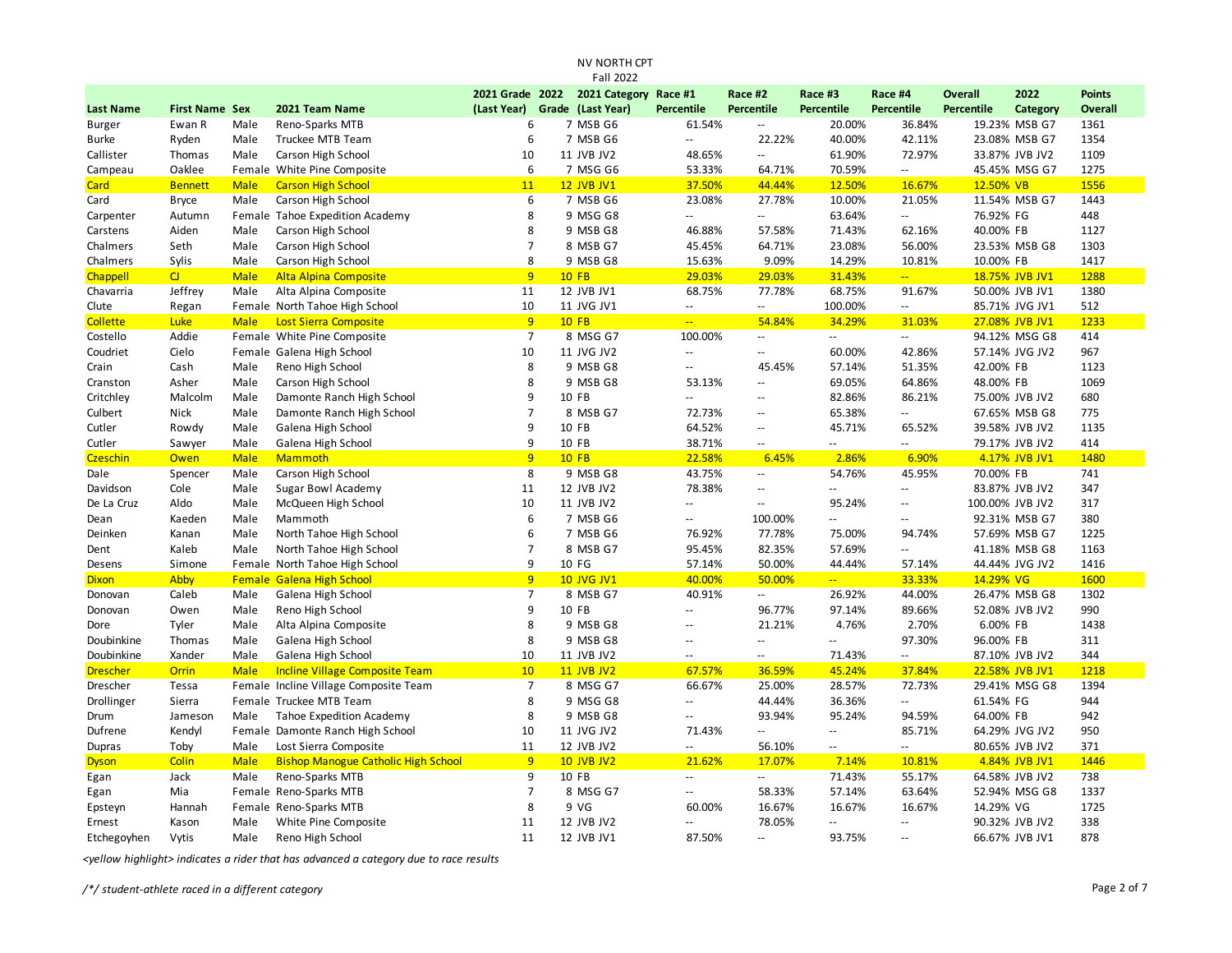|                  |                       |             |                                            |                 | NV NORTH CPT<br><b>Fall 2022</b> |                                    |                                                                                                                                                                                                                                                                                                                                                                                              |                               |               |                |                |                |
|------------------|-----------------------|-------------|--------------------------------------------|-----------------|----------------------------------|------------------------------------|----------------------------------------------------------------------------------------------------------------------------------------------------------------------------------------------------------------------------------------------------------------------------------------------------------------------------------------------------------------------------------------------|-------------------------------|---------------|----------------|----------------|----------------|
|                  |                       |             |                                            | 2021 Grade 2022 | 2021 Category Race #1            |                                    | Race #2                                                                                                                                                                                                                                                                                                                                                                                      | Race #3                       | Race #4       | <b>Overall</b> | 2022           | <b>Points</b>  |
| <b>Last Name</b> | <b>First Name Sex</b> |             | 2021 Team Name                             | (Last Year)     | Grade (Last Year)                | <b>Percentile</b>                  | <b>Percentile</b>                                                                                                                                                                                                                                                                                                                                                                            | Percentile                    | Percentile    | Percentile     | Category       | <b>Overall</b> |
| <b>Evans</b>     | <b>Maddy</b>          |             | Female Galena High School                  | 10              | 11 JVG JV2                       | 42.86%                             | 20.00%                                                                                                                                                                                                                                                                                                                                                                                       | 50.00%                        | $\frac{1}{2}$ |                | 21.43% JVG JV1 | 1480           |
| Evans            | Rhys                  | Male        | Dayton High School                         | 9               | 10 FB                            | Ξ.                                 | $\mathbb{L}^{\mathbb{L}}$                                                                                                                                                                                                                                                                                                                                                                    | $\mathbb{L}^{\mathbb{L}}$     | 93.10%        |                | 87.50% JVB JV2 | 340            |
| Fabri            | Lucas                 | Male        | McQueen High School                        | 10              | 11 JVB JV2                       | 59.46%                             | 65.85%                                                                                                                                                                                                                                                                                                                                                                                       | 69.05%                        | Ξ.            |                | 38.71% JVB JV2 | 1077           |
| Fabri            | Nathan                | Male        | McQueen High School                        | $\overline{7}$  | 8 MSB G7                         | 54.55%                             | 76.47%                                                                                                                                                                                                                                                                                                                                                                                       | 53.85%                        | 64.00%        |                | 35.29% MSB G8  | 1224           |
| Feeney           | <b>Jay</b>            | <b>Male</b> | Alta Alpina Composite                      | 10              | <b>11 JVB JV2</b>                | 40.54%                             | <b>DNF</b>                                                                                                                                                                                                                                                                                                                                                                                   | 23.81%                        | 40.54%        |                | 17.74% JVB JV1 | 1264           |
| Feeney           | Josie                 |             | Female Alta Alpina Composite               | 9               | 10 FG                            | 100.00%                            | 100.00%                                                                                                                                                                                                                                                                                                                                                                                      | 66.67%                        | 100.00%       |                | 66.67% JVG JV2 | 1352           |
| <b>Ferrera</b>   | Ethan                 | <b>Male</b> | <b>Truckee MTB Team</b>                    | 10              | <b>11 JVB JV2</b>                | $\mathbb{Z}^{\mathbb{Z}^{\times}}$ | 14.63%                                                                                                                                                                                                                                                                                                                                                                                       | $\frac{1}{2}$ , $\frac{1}{2}$ | 21.62%        |                | 51.61% JVB JV1 | 927            |
| Fish             | Max                   | Male        | Alta Alpina Composite                      | 6               | 7 MSB G6                         | 15.38%                             | 11.11%                                                                                                                                                                                                                                                                                                                                                                                       | $\sim$ $\sim$                 | 10.53%        |                | 7.69% MSB G7   | 1470           |
| Flynn            | <b>Bradley</b>        | Male        | Truckee MTB Team                           | $\overline{7}$  | 8 MSB G7                         | $\overline{a}$                     | $\mathbb{L}^{\mathbb{L}}$                                                                                                                                                                                                                                                                                                                                                                    | 69.23%                        | 76.00%        |                | 70.59% MSB G8  | 755            |
| Flynn            | Jayden                | Male        | Truckee MTB Team                           | 6               | 7 MSB G6                         | $\ddotsc$                          | $\sim$ $\sim$                                                                                                                                                                                                                                                                                                                                                                                | 35.00%                        | 47.37%        |                | 76.92% MSB G7  | 882            |
| Foley            | Quinten               | Male        | Bishop Manogue Catholic High School        | 8               | 9 MSB G8                         | <b>DNF</b>                         | 75.76%                                                                                                                                                                                                                                                                                                                                                                                       | 16.67%                        | 21.62%        | 26.00% FB      |                | 1237           |
| Follett          | Trevor                | Male        | Damonte Ranch High School                  | 10              | 11 JVB JV2                       | 72.97%                             | 73.17%                                                                                                                                                                                                                                                                                                                                                                                       | 52.38%                        | 59.46%        |                | 35.48% JVB JV2 | 1105           |
| Foster           | Sheldon               | Male        | Lost Sierra Composite                      | 8               | 9 MSB G8                         | 84.38%                             | $\sim$                                                                                                                                                                                                                                                                                                                                                                                       | 78.57%                        | $\sim$        | 78.00% FB      |                | 660            |
| Fox              | Benjamin              | Male        | Carson High School                         | 6               | 7 MSB G6                         | 38.46%                             | 44.44%                                                                                                                                                                                                                                                                                                                                                                                       | 25.00%                        | 31.58%        |                | 15.38% MSB G7  | 1384           |
| Fox              | Joshua                | <b>Male</b> | <b>Carson High School</b>                  | 9               | <b>10 JVB JV2</b>                | 13.51%                             | 4.88%                                                                                                                                                                                                                                                                                                                                                                                        | 4.76%                         | 2.70%         |                | 3.23% JVB JV1  | 1525           |
| Franklin         | Will                  | Male        | Sugar Bowl Academy                         | 11              | 12 JVB JV1                       | 100.00%                            | $\sim$ $\sim$                                                                                                                                                                                                                                                                                                                                                                                | $\sim$                        | $\sim$        |                | 87.50% JVB JV1 | 430            |
| Frantz           | Jacob                 | Male        | Dayton High School                         | 10              | 11 JVB JV2                       | Ξ.                                 | $\overline{\phantom{a}}$                                                                                                                                                                                                                                                                                                                                                                     | 90.48%                        | 83.78%        |                | 67.74% JVB JV2 | 662            |
| Fredlund         | Aiden                 | <b>Male</b> | <b>Carson High School</b>                  | 10              | <b>11 JVB JV2</b>                | 29.73%                             | <b>DNF</b>                                                                                                                                                                                                                                                                                                                                                                                   | 9.52%                         | 8.11%         |                | 8.06% JVB JV1  | 1418           |
| Fritzinger       | Lewis                 | Male        | Galena High School                         | $\overline{7}$  | 8 MSB G8                         | Ξ.                                 | 24.24%                                                                                                                                                                                                                                                                                                                                                                                       | 19.05%                        | <b>DNF</b>    |                | 66.00% MSB G8  | 882            |
| <b>Fuselier</b>  | <b>Duke</b>           | <b>Male</b> | <b>Galena High School</b>                  | 9               | <b>10 FB</b>                     | 6.45%                              | 12.90%                                                                                                                                                                                                                                                                                                                                                                                       | 8.57%                         | 13.79%        |                | 8.33% JVB JV1  | 1443           |
| Gallagher        | Connor                | <b>Male</b> | <b>Bishop Manogue Catholic High School</b> | 9               | <b>10 FB</b>                     | 45.16%                             | 48.39%                                                                                                                                                                                                                                                                                                                                                                                       | 60.00%                        | 34.48%        |                | 29.17% JVB JV1 | 1225           |
| Gallery          | Hayden                |             | Female North Tahoe High School             | 6               | 7 MSG G6                         | 93.33%                             | $\mathord{\hspace{1pt}\text{--}\hspace{1pt}}$                                                                                                                                                                                                                                                                                                                                                | $\mathbb{Z}^2$                | Ξ.            |                | 86.36% MSG G7  | 402            |
| Garcia           | Idyn                  | Male        | White Pine Composite                       | $\overline{7}$  | 8 MSB G7                         | 77.27%                             | $\mathbb{L}^2$                                                                                                                                                                                                                                                                                                                                                                               | Ξ.                            | Ξ.            |                | 91.18% MSB G8  | 385            |
| Gerard           | Andrew                | Male        | Reno High School                           | 11              | 12 JVB JV2                       | 62.16%                             | 60.98%                                                                                                                                                                                                                                                                                                                                                                                       | 59.52%                        | 64.86%        |                | 37.10% JVB JV2 | 1101           |
| Glover           | Owen                  | Male        | McQueen High School                        | 10              | 11 JVB JV2                       | 94.59%                             | $\sim$                                                                                                                                                                                                                                                                                                                                                                                       | 76.19%                        | Ξ.            |                | 66.13% JVB JV2 | 667            |
| Goddard          | Campbell              | Male        | Truckee MTB Team                           | 6               | 7 MSB G6                         | Ξ.                                 | $\sim$                                                                                                                                                                                                                                                                                                                                                                                       | 50.00%                        | ÷.            |                | 84.62% MSB G7  | 427            |
| Granata          | Devon                 | Male        | Carson High School                         | 8               | 9 MSB G8                         | 9.38%                              | 12.12%                                                                                                                                                                                                                                                                                                                                                                                       | 2.38%                         | 8.11%         | 4.00% FB       |                | 1462           |
| Gregor           | William               | Male        | North Tahoe High School                    | 6               | 7 MSB G6                         | 7.69%                              | 5.56%                                                                                                                                                                                                                                                                                                                                                                                        | 5.00%                         | 5.26%         |                | 3.85% MSB G7   | 1500           |
| Hane             | Grady                 | Male        | Damonte Ranch High School                  | 8               | 9 MSB G8                         | 37.50%                             | 51.52%                                                                                                                                                                                                                                                                                                                                                                                       | 40.48%                        | 37.84%        | 28.00% FB      |                | 1201           |
| <b>Hanson</b>    | <b>Halen</b>          | <b>Male</b> | <b>Incline Village Composite Team</b>      | 9               | <b>10 FB</b>                     | 12.90%                             | $\frac{1}{2} \frac{1}{2} \frac{1}{2} \frac{1}{2} \frac{1}{2} \frac{1}{2} \frac{1}{2} \frac{1}{2} \frac{1}{2} \frac{1}{2} \frac{1}{2} \frac{1}{2} \frac{1}{2} \frac{1}{2} \frac{1}{2} \frac{1}{2} \frac{1}{2} \frac{1}{2} \frac{1}{2} \frac{1}{2} \frac{1}{2} \frac{1}{2} \frac{1}{2} \frac{1}{2} \frac{1}{2} \frac{1}{2} \frac{1}{2} \frac{1}{2} \frac{1}{2} \frac{1}{2} \frac{1}{2} \frac{$ | 22.86%                        | 24.14%        |                | 12.50% JVB JV1 | 1361           |
| Harrel           | <b>Broderick</b>      | Male        | McQueen High School                        | 6               | 7 MSB G6                         | Ξ.                                 | $\mathbb{L} \mathbb{L}$                                                                                                                                                                                                                                                                                                                                                                      | 100.00%                       | $\sim$        |                | 100.00% MSB G7 | 370            |
| Harrison         | Elsa                  |             | Female Carson High School                  | 11              | 12 VG                            | 100.00%                            | 100.00%                                                                                                                                                                                                                                                                                                                                                                                      | 100.00%                       | 66.67%        | 57.14% VG      |                | 1617           |
| Harvey           | Rafe                  | Male        | Carson High School                         | $\overline{7}$  | 8 MSB G7                         | μ.                                 | 11.76%                                                                                                                                                                                                                                                                                                                                                                                       | $\sim$                        | 20.00%        |                | 55.88% MSB G8  | 954            |
| Hawk             | Devin                 | Male        | Alta Alpina Composite                      | 9               | 10 FB                            | 51.61%                             | $\mathbb{L}^{\mathbb{L}}$                                                                                                                                                                                                                                                                                                                                                                    | Ξ.                            | ш.            |                | 81.25% JVB JV2 | 390            |
| Hellen           | Abby                  |             | Female Galena High School                  | 6               | 7 MSG G6                         | 6.67%                              | 5.88%                                                                                                                                                                                                                                                                                                                                                                                        | 5.88%                         | 11.11%        |                | 4.55% MSG G7   | 1500           |
| Hellen           | Joey                  | Male        | Galena High School                         | 8               | 9 MSB G8                         | 12.50%                             | 18.18%                                                                                                                                                                                                                                                                                                                                                                                       | 30.95%                        | 16.22%        | 14.00% FB      |                | 1384           |
| Higerd           | Jude                  | Male        | Mammoth                                    | 8               | 9 MSB G8                         | 87.50%                             | 81.82%                                                                                                                                                                                                                                                                                                                                                                                       | $\mathbb{Z}^2$                | 70.27%        | 56.00% FB      |                | 1020           |
| Hilton           | Evan                  | Male        | North Tahoe High School                    | 10              | 11 JVB JV2                       | 56.76%                             | 51.22%                                                                                                                                                                                                                                                                                                                                                                                       | 57.14%                        | 67.57%        |                | 32.26% JVB JV2 | 1127           |
| Hooper           | Caden                 | Male        | Reno High School                           | 9               | 10 FB                            | Ξ.                                 | 90.32%                                                                                                                                                                                                                                                                                                                                                                                       | $\mathbb{Z}^2$                | $\sim$        |                | 91.67% JVB JV2 | 336            |
| Horgan           | Cole                  | Male        | Galena High School                         | $\overline{7}$  | 8 MSB G7                         | 63.64%                             | 94.12%                                                                                                                                                                                                                                                                                                                                                                                       | 46.15%                        | 60.00%        |                | 38.24% MSB G8  | 1212           |
| Horvath          | Mia                   |             | Female White Pine Composite                | 6               | 7 MSG G6                         | 46.67%                             | 52.94%                                                                                                                                                                                                                                                                                                                                                                                       | 29.41%                        | $\sim$        |                | 36.36% MSG G7  | 1346           |
| Icanberry        | Jackson               | Male        | Galena High School                         | $\overline{7}$  | 8 MSB G7                         | 13.64%                             | 5.88%                                                                                                                                                                                                                                                                                                                                                                                        | 7.69%                         | 12.00%        |                | 5.88% MSB G8   | 1471           |
| Ines             | Tanner                | Male        | Bishop Manogue Catholic High School        | 9               | 10 FB                            | 35.48%                             | 83.87%                                                                                                                                                                                                                                                                                                                                                                                       | 57.14%                        | 72.41%        |                | 35.42% JVB JV2 | 1155           |
| Jacklett         | Aidan                 | Male        | Dayton High School                         | 8               | 9 MSB G8                         | 75.00%                             | $\overline{\phantom{a}}$                                                                                                                                                                                                                                                                                                                                                                     | 80.95%                        | 78.38%        | 58.00% FB      |                | 1001           |
| James            | Daisy                 |             | Female Incline Village Composite Team      | 8               | 9 MSG G8                         | 42.86%                             | 33.33%                                                                                                                                                                                                                                                                                                                                                                                       | 27.27%                        | 42.86%        | 23.08% FG      |                | 1443           |
| Jeffery          | Megan                 |             | Female Damonte Ranch High School           | 10              | 11 JVG JV2                       | Ξ.                                 | <b>DNF</b>                                                                                                                                                                                                                                                                                                                                                                                   | 80.00%                        | 71.43%        |                | 71.43% JVG JV2 | 935            |
| Jensick          | Piper                 |             | Female Carson High School                  | 6               | 7 MSG G6                         | 100.00%                            | 88.24%                                                                                                                                                                                                                                                                                                                                                                                       | 82.35%                        | Щ.            |                | 50.00% MSG G7  | 1194           |
| Johnson          | <b>Mason</b>          | <b>Male</b> | <b>Galena High School</b>                  | $\mathbf{q}$    | <b>10 FB</b>                     | 67.74%                             | 41.94%                                                                                                                                                                                                                                                                                                                                                                                       | 28.57%                        | 27.59%        |                | 20.83% JVB JV1 | 1276           |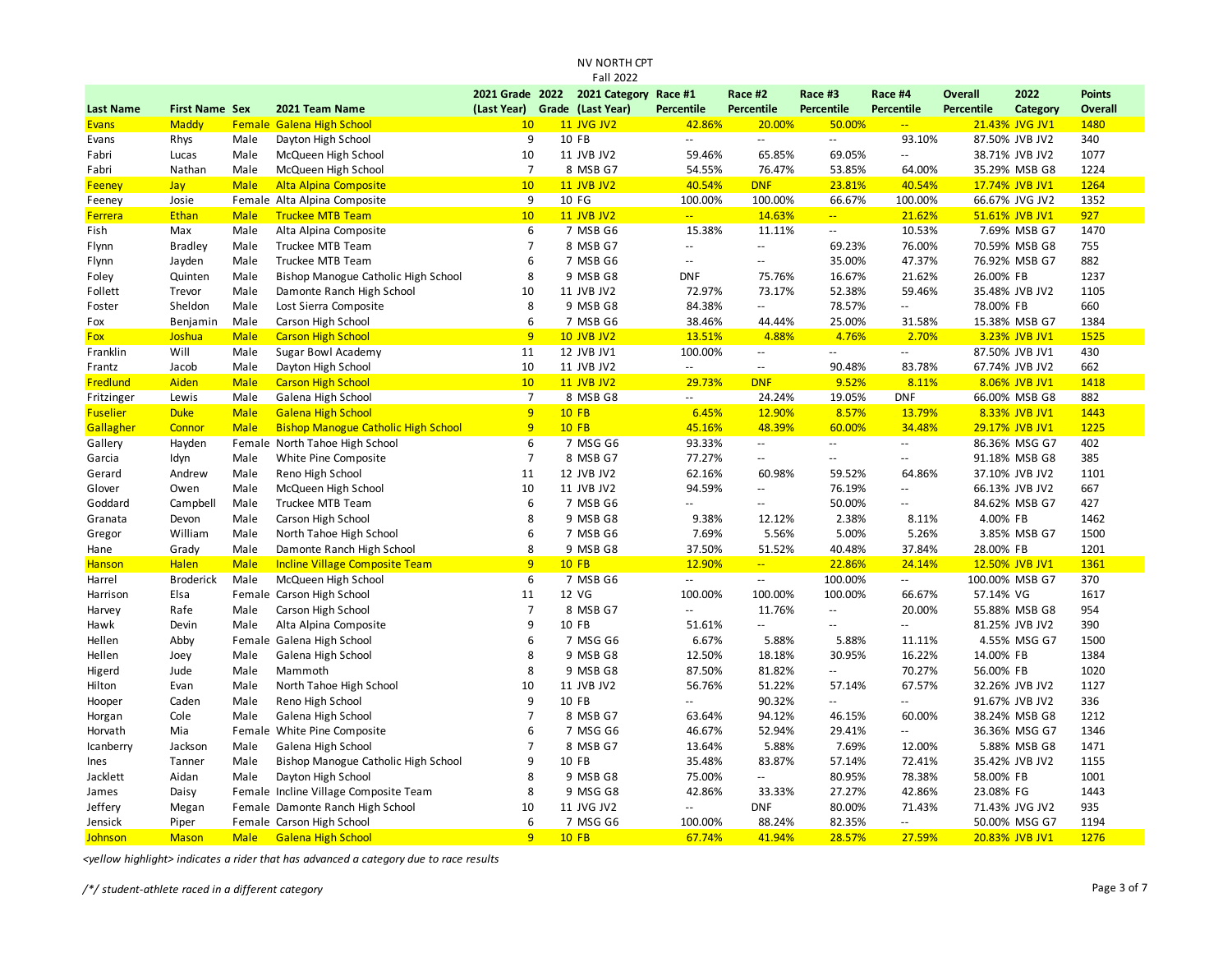|                   | NV NORTH CPT          |             |                                            |                 |  |                   |                |                   |                             |                           |                |                 |                |
|-------------------|-----------------------|-------------|--------------------------------------------|-----------------|--|-------------------|----------------|-------------------|-----------------------------|---------------------------|----------------|-----------------|----------------|
|                   |                       |             |                                            |                 |  | <b>Fall 2022</b>  |                |                   |                             |                           |                |                 |                |
|                   |                       |             |                                            | 2021 Grade 2022 |  | 2021 Category     | Race #1        | Race #2           | Race #3                     | Race #4                   | <b>Overall</b> | 2022            | <b>Points</b>  |
| <b>Last Name</b>  | <b>First Name Sex</b> |             | 2021 Team Name                             | (Last Year)     |  | Grade (Last Year) | Percentile     | <b>Percentile</b> | <b>Percentile</b>           | <b>Percentile</b>         | Percentile     | Category        | <b>Overall</b> |
| Johnson           | Pearl                 |             | Female Mammoth                             | 7               |  | 8 MSG G7          | 16.67%         | 16.67%            | 14.29%                      | 9.09%                     |                | 11.76% MSG G8   | 1480           |
| Jones             | Addison               |             | Female North Tahoe High School             | 8               |  | 9 MSG G8          | 71.43%         | 55.56%            | 54.55%                      | 57.14%                    | 30.77% FG      |                 | 1400           |
| Jones             | Cavery                | Male        | Carson High School                         | 6               |  | 7 MSB G6          | Ξ.             | 16.67%            | $\overline{\phantom{a}}$    | 15.79%                    |                | 69.23% MSB G7   | 962            |
| Judd              | lan                   | <b>Male</b> | <b>McQueen High School</b>                 | 10              |  | <b>11 JVB JV2</b> | 24.32%         | 24.39%            | 28.57%                      | 32.43%                    |                | 14.52% JVB JV1  | 1320           |
| Karch             | Dane                  | Male        | Mammoth                                    | 10              |  | 11 JVB JV2        | 18.92%         | Ξ.                | $\mathcal{L}_{\mathcal{L}}$ | $\sim$ $\sim$             |                | 74.19% JVB JV2  | 463            |
| Karch             | Olivia                |             | Female Mammoth                             | 8               |  | 9 MSG G8          | 28.57%         | 22.22%            | 18.18%                      | 14.29%                    | 15.38% FG      |                 | 1480           |
| Karwowski         | Griffin               | Male        | North Tahoe High School                    | $\overline{7}$  |  | 8 MSB G7          | Ξ.             | 100.00%           | 80.77%                      | 92.00%                    |                | 50.00% MSB G8   | 1106           |
| Kayl              | Christian             | Male        | Galena High School                         | $\overline{7}$  |  | 8 MSB G7          | 86.36%         | $\mathbf{u}$      | $\mathbb{L}^{\mathbb{L}}$   | 88.00%                    |                | 73.53% MSB G8   | 735            |
| <b>Kenison</b>    | Lance                 | <b>Male</b> | <b>Carson High School</b>                  | 10              |  | <b>11 JVB JV2</b> | $\equiv$       | 43.90%            | 40.48%                      | 45.95%                    |                | 27.42% JVB JV1  | 1195           |
| Kenison           | Liam                  | Male        | Carson High School                         | 8               |  | 9 MSB G8          | $\sim$ $\sim$  | 84.85%            | 21.43%                      | 48.65%                    | 36.00% FB      |                 | 1150           |
| Kenison           | Logan                 | Male        | Carson High School                         | 11              |  | 12 JVB JV1        | --             | 61.11%            | 50.00%                      | 58.33%                    |                | 33.33% JVB JV1  | 1429           |
| Kitchens          | Levi                  | Male        | Lost Sierra Composite                      | 11              |  | 12 JVB JV2        | $\sim$ $\sim$  | Ξ.                | 66.67%                      | 89.19%                    |                | 64.52% JVB JV2  | 686            |
| Kitchens          | Maeve                 |             | Female Lost Sierra Composite               | 9               |  | 10 FG             | Ξ.             | $\overline{a}$    | 77.78%                      | 85.71%                    |                | 100.00% JVG JV2 | 904            |
| Kitchens          | Violet                |             | Female Lost Sierra Composite               | 6               |  | 7 MSG G6          | ۵۵             | --                | 88.24%                      | 100.00%                   |                | 63.64% MSG G7   | 830            |
| Koehler           | Greta                 |             | Female Mammoth                             | $\overline{7}$  |  | 8 MSG G7          | 8.33%          | 8.33%             | 7.14%                       | $\overline{\phantom{a}}$  |                | 5.88% MSG G8    | 1500           |
| <b>Korver</b>     | <b>Madeleine</b>      |             | <b>Female Galena High School</b>           | 11              |  | <b>12 JVG JV1</b> | 60.00%         | 75.00%            | 25.00%                      | 66.67%                    | 28.57% VG      |                 | 1591           |
| Kozelouzek        | Lilly                 |             | Female McQueen High School                 | 10              |  | 11 JVG JV2        | 100.00%        | 60.00%            | 70.00%                      | $\sim$                    |                | 35.71% JVG JV2  | 1397           |
| Kozlowski         | Alex                  | Male        | Bishop Manogue Catholic High School        | 8               |  | 9 MSB G8          | 68.75%         | 66.67%            | 50.00%                      | 40.54%                    | 44.00% FB      |                 | 1121           |
| Kraker            | Serene                |             | Female North Tahoe High School             | 8               |  | 9 MSG G8          | 100.00%        | Ξ.                | 81.82%                      | $\mathbb{L}^2$            | 69.23% FG      |                 | 882            |
| Kuhlman           | Kaiden                | Male        | Carson High School                         | 8               |  | 9 MSB G8          | 21.88%         | 39.39%            | 23.81%                      | 27.03%                    | 18.00% FB      |                 | 1302           |
| Kuhlman           | Riley                 |             | Female Carson High School                  | $\overline{7}$  |  | 8 MSG G7          | 25.00%         | 41.67%            | 35.71%                      | 36.36%                    |                | 23.53% MSG G8   | 1417           |
| Landis            | <b>Brooke</b>         |             | Female Carson High School                  | $\overline{7}$  |  | 8 MSG G7          | 41.67%         | 75.00%            | 42.86%                      | 45.45%                    |                | 35.29% MSG G8   | 1384           |
| Lanzarone         | Sole                  | Male        | North Tahoe High School                    | 6               |  | 7 MSB G6          | 53.85%         | 50.00%            | Ξ.                          | 84.21%                    |                | 38.46% MSB G7   | 1272           |
| Lawson            | Ella                  |             | Female Bishop Manogue Catholic High School | 9               |  | 10 FG             | 85.71%         | 75.00%            | DNF                         | $\sim$                    |                | 88.89% JVG JV2  | 912            |
| Lawson            | Henry                 | <b>Male</b> | <b>Bishop Manogue Catholic High School</b> | 11              |  | <b>12 JVB JV2</b> | 32.43%         | 21.95%            | 19.05%                      | 18.92%                    |                | 11.29% JVB JV1  | 1368           |
| <b>Leonard</b>    | <b>Jack</b>           | <b>Male</b> | <b>Mammoth</b>                             | 10              |  | <b>11 JVB JV2</b> | 51.35%         | 48.78%            | 26.19%                      | <b>DNF</b>                |                | 25.81% JVB JV1  | 1210           |
| Lerch             | Jovie                 |             | Female Lost Sierra Composite               | 6               |  | 7 MSG G6          | --             | ÷.                | 94.12%                      | $\sim$                    |                | 90.91% MSG G7   | 390            |
| Lerch             | Luke                  | Male        | Lost Sierra Composite                      | 9               |  | 10 FB             | --             | Ξ.                | 94.29%                      | $\sim$                    |                | 97.92% JVB JV2  | 320            |
| Lewis             | Judah                 | Male        | Truckee MTB Team                           | 8               |  | 9 MSB G8          | 40.63%         | 33.33%            | 38.10%                      | 32.43%                    | 22.00% FB      |                 | 1242           |
| Linden            | Maren                 |             | Female McQueen High School                 | 6               |  | 7 MSG G6          | --             | 47.06%            | 58.82%                      | $\mathbb{L}^2$            |                | 54.55% MSG G7   | 868            |
|                   |                       |             |                                            | 8               |  |                   | Ξ.             | Ξ.                | ÷.                          |                           |                |                 | 360            |
| Logan             | Tanner                | Male        | Dayton High School                         |                 |  | 9 MSB G8          |                |                   |                             | 59.46%                    | 90.00% FB      |                 |                |
| Lohn              | Porter                | Male        | Lost Sierra Composite                      | 6               |  | 7 MSB G6          | 100.00%        | 61.11%            | 70.00%                      | 89.47%                    |                | 50.00% MSB G7   | 1230           |
| Lopeman           | Rider                 | Male        | North Tahoe High School                    | 10              |  | 11 JVB JV2        | 45.95%         | 68.29%            | 50.00%                      | 70.27%                    |                | 30.65% JVB JV2  | 1139           |
| Lowden            | Lainey                |             | Female Incline Village Composite Team      | 10              |  | 11 JVG JV2        | 14.29%         | Ξ.                | $\overline{\phantom{a}}$    | $\sim$                    |                | 85.71% JVG JV2  | 515            |
| Lozano            | Jaxon                 | Male        | Lost Sierra Composite                      | $\overline{7}$  |  | 8 MSB G7          | 36.36%         | 58.82%            | $\mathbf{L}$                | $\ddotsc$                 |                | 58.82% MSB G8   | 868            |
| Lucas             | Gunnar                | Male        | North Tahoe High School                    | 8               |  | 9 MSB G8          | 96.88%         | 100.00%           | $\sim$ $\sim$               | $\sim$ $\sim$             | 82.00% FB      |                 | 646            |
| Lucas             | Maverick              | Male        | North Tahoe High School                    | 9               |  | 10 FB             | 74.19%         | 77.42%            | 54.29%                      | 48.28%                    |                | 41.67% JVB JV2  | 1133           |
| <b>Malone</b>     | <b>Kevin</b>          | <b>Male</b> | <b>Reno-Sparks MTB</b>                     | 10              |  | <b>11 JVB JV2</b> | $\frac{1}{2}$  | 31.71%            | 16.67%                      | 35.14%                    |                | 16.13% JVB JV1  | 1309           |
| Manit             | Gracie                |             | Female Reno High School                    | 10              |  | 11 JVG JV2        | $\mathbb{L}^2$ | Ξ.                | 100.00%                     | 100.00%                   |                | 78.57% JVG JV2  | 905            |
| Martensen         | Andrew                | Male        | Dayton High School                         | 8               |  | 9 MSB G8          | Ξ.             | $\overline{a}$    | <b>DNF</b>                  | $\mathbb{L}^{\mathbb{L}}$ | 100.00% FB     |                 | 0              |
| Martinez          | Manny                 | Male        | Dayton High School                         | 11              |  | 12 JVB JV2        | 81.08%         | $\ddotsc$         | 83.33%                      | 86.49%                    |                | 41.94% JVB JV2  | 1011           |
| Maus              | Drew                  | Male        | Sugar Bowl Academy                         | 9               |  | 10 FB             | 93.55%         | <b>DNF</b>        | 80.00%                      | ÷.                        |                | 77.08% JVB JV2  | 668            |
| <b>Mayers</b>     | Leigh                 |             | <b>Female Damonte Ranch High School</b>    | 11              |  | <b>12 JVG JV2</b> | 85.71%         | 80.00%            | 90.00%                      | 57.14%                    |                | 28.57% JVG JV1  | 1414           |
| <b>McAllister</b> | Jackson               | <b>Male</b> | <b>North Tahoe High School</b>             | 9               |  | <b>10 FB</b>      | 25.81%         | 32.26%            | 37.14%                      | $\rightarrow$             |                | 20.83% JVB JV1  | 1276           |
| McClure           | Atlas                 | Male        | Bishop Manogue Catholic High School        | 7               |  | 8 MSB G7          | 18.18%         | 35.29%            | 30.77%                      | 28.00%                    |                | 17.65% MSB G8   | 1376           |
| <b>McConnell</b>  | <b>Jake</b>           | <b>Male</b> | <b>Mammoth</b>                             | 10 <sup>°</sup> |  | <b>11 JVB JV2</b> | 8.11%          | 7.32%             | $\frac{1}{2}$               |                           |                | 48.39% JVB JV1  | 992            |
| McGee             | Logan                 | Male        | Carson High School                         | $\overline{7}$  |  | 8 MSB G7          | Ξ.             | 52.94%            | $\mathbb{L}^{\mathbb{L}}$   | 36.00%                    |                | 58.82% MSB G8   | 868            |
| McKenna           | Phinneus              | Male        | North Tahoe High School                    | 10              |  | 11 JVB JV2        | $-$            | 90.24%            | 97.62%                      | $\sim$                    |                | 70.97% JVB JV2  | 638            |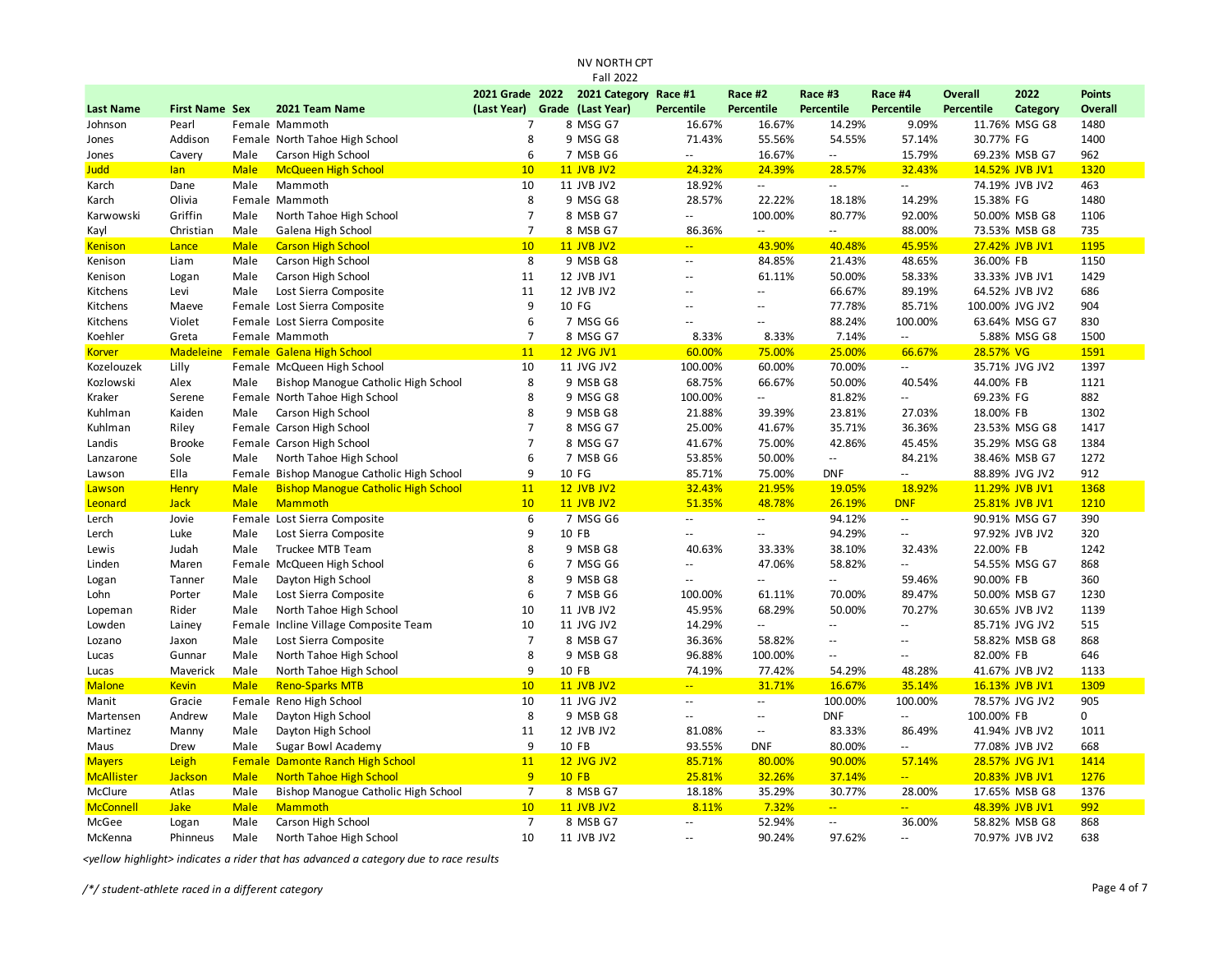|                  | NV NORTH CPT          |             |                                            |                 |  |                   |                   |                          |                            |                          |                   |                |                |
|------------------|-----------------------|-------------|--------------------------------------------|-----------------|--|-------------------|-------------------|--------------------------|----------------------------|--------------------------|-------------------|----------------|----------------|
|                  |                       |             |                                            |                 |  | <b>Fall 2022</b>  |                   |                          |                            |                          |                   |                |                |
|                  |                       |             |                                            | 2021 Grade 2022 |  | 2021 Category     | Race #1           | Race #2                  | Race #3                    | Race #4                  | <b>Overall</b>    | 2022           | <b>Points</b>  |
| <b>Last Name</b> | <b>First Name Sex</b> |             | 2021 Team Name                             | (Last Year)     |  | Grade (Last Year) | <b>Percentile</b> | Percentile               | Percentile                 | Percentile               | <b>Percentile</b> | Category       | <b>Overall</b> |
| McNeil           | Liam                  | Male        | Damonte Ranch High School                  | 8               |  | 9 MSB G8          | 93.75%            | 90.91%                   | 88.10%                     | 91.89%                   | 60.00% FB         |                | 975            |
| Meinnert         | Lola                  |             | Female Incline Village Composite Team      | $\overline{7}$  |  | 8 MSG G7          | 91.67%            | 83.33%                   | 85.71%                     | 90.91%                   |                   | 64.71% MSG G8  | 1274           |
| Meyer            | Addison               |             | Female Carson High School                  | $\overline{7}$  |  | 8 MSG G7          | 58.33%            | $\ddotsc$                | $\mathbb{L}^{\mathbb{L}}$  | $\sim$                   |                   | 82.35% MSG G8  | 448            |
| Moghaddas        | Kaash                 | Male        | Lost Sierra Composite                      | 6               |  | 7 MSB G6          | Ξ.                | $\overline{\phantom{a}}$ | 95.00%                     | $\overline{\phantom{a}}$ |                   | 96.15% MSB G7  | 375            |
| <b>Moghaddas</b> | Zenia                 |             | <b>Female Lost Sierra Composite</b>        | 9               |  | <b>10 FG</b>      | 28.57%            | 25.00%                   | 22.22%                     | 14.29%                   |                   | 22.22% JVG JV1 | 1480           |
| <b>Morgan</b>    | <b>Tyler</b>          | <b>Male</b> | <b>Bishop Manogue Catholic High School</b> | 9               |  | <b>10 FB</b>      | 41.94%            | 38.71%                   | 48.57%                     | 37.93%                   |                   | 25.00% JVB JV1 | 1242           |
| Morrison         | Dakota                |             | Female North Tahoe High School             | 8               |  | 9 MSG G8          | Ξ.                | 66.67%                   | 45.45%                     | 71.43%                   | 38.46% FG         |                | 1384           |
| Morrison         | Isla                  |             | Female Tahoe Expedition Academy            | $\overline{7}$  |  | 8 MSG G7          | Ξ.                | 66.67%                   | <b>DNF</b>                 | $\mathbb{L}^2$           |                   | 88.24% MSG G8  | 441            |
| Morway           | asa                   | Male        | Carson High School                         | $\overline{7}$  |  | 8 MSB G7          | 9.09%             | Ξ.                       | 3.85%                      | 4.00%                    |                   | 2.94% MSB G8   | 1490           |
| <b>Mourning</b>  | <b>Travis</b>         | <b>Male</b> | <b>Truckee MTB Team</b>                    | 11              |  | <b>12 JVB JV1</b> | 43.75%            | 22.22%                   | 43.75%                     | $\overline{\phantom{a}}$ | 25.00% VB         |                | 1488           |
| Muff             | Katie                 |             | Female Galena High School                  | 11              |  | 12 VG             | 40.00%            | 50.00%                   | $\mathbf{u}$               | $\sim$                   | 85.71% VG         |                | 1121           |
| Muff             | Nolan                 | Male        | Galena High School                         | 9               |  | 10 FB             | 61.29%            | 25.81%                   | Ξ.                         | $\sim$                   |                   | 60.42% JVB JV2 | 816            |
| Nash             | Rylen                 | Male        | Mammoth                                    | 8               |  | 9 MSB G8          | Ξ.                | 78.79%                   | ÷.                         | $\sim$                   | 92.00% FB         |                | 344            |
| Neill            | <b>Britta</b>         |             | Female Carson High School                  | 6               |  | 7 MSG G6          | 60.00%            | 100.00%                  | Ξ.                         | $\sim$                   |                   | 68.18% MSG G7  | 819            |
| Neill            | Johanna               |             | Female Carson High School                  | 6               |  | 7 MSG G6          | 80.00%            | 82.35%                   | $\sim$                     | $\sim$                   |                   | 72.73% MSG G7  | 816            |
| Ng               | Caiden                | Male        | Reno High School                           | 9               |  | 10 FB             |                   | 67.74%                   | 85.71%                     | ÷.                       |                   | 72.92% JVB JV2 | 694            |
| Ng               | Reilly                | Male        | Reno High School                           | 11              |  | 12 JVB JV2        | 83.78%            | 85.37%                   | 85.71%                     | 91.89%                   |                   | 45.16% JVB JV2 | 1002           |
| Nieberlein       | William               | Male        | Reno High School                           | $\overline{7}$  |  | 8 MSB G7          | 31.82%            | 41.18%                   | 96.15%                     | 32.00%                   |                   | 20.59% MSB G8  | 1337           |
| Niedfeldt        | Cameron               | Male        | McQueen High School                        | $\overline{7}$  |  | 8 MSB G7          | 50.00%            | 47.06%                   | 34.62%                     | 40.00%                   |                   | 26.47% MSB G8  | 1302           |
| Nielsen          | Miley                 |             | Female Lost Sierra Composite               | 8               |  | 9 MSG G8          | ۵.                | Ξ.                       | <b>DNF</b>                 |                          | 100.00% FG        |                | 0              |
| Nielson          | Carter                | Male        | White Pine Composite                       | 9               |  | 10 FB             | --                | $\overline{a}$           | $\overline{\phantom{a}}$   | 62.07%                   |                   | 83.33% JVB JV2 | 380            |
| Nielson          | Kaleb                 | Male        | White Pine Composite                       | $\overline{7}$  |  | 8 MSB G7          | Ξ.                | $\overline{a}$           | $\sim$ $\sim$              | 68.00%                   |                   | 91.18% MSB G8  | 385            |
| Nolan            | Jude                  | Male        | Incline Village Composite Team             | 11              |  | 12 JVB JV2        | --                | 46.34%                   | $\overline{\phantom{a}}$   | $\sim$ $\sim$            |                   | 79.03% JVB JV2 | 390            |
| Nolan            | Saige                 |             | Female Incline Village Composite Team      | 6               |  | 7 MSG G6          | 73.33%            | 58.82%                   | $\mathbf{u}$               | $\mathbf{u}$             |                   | 59.09% MSG G7  | 847            |
| O'Brien          | <b>Matthew</b>        | <b>Male</b> | <b>Reno-Sparks MTB</b>                     | 9               |  | <b>10 FB</b>      | 48.39%            | 16.13%                   | 25.71%                     | $\mathbb{L}\mathbb{L}$   |                   | 16.67% JVB JV1 | 1294           |
| O'Day            | Dylan                 | Male        | McQueen High School                        | 8               |  | 9 MSB G8          | Ξ.                | Ξ.                       | $\mathbb{L}^{\mathbb{L}}$  | 72.97%                   | 94.00% FB         |                | 340            |
| O'Mahony         | Cormac                | Male        | Bishop Manogue Catholic High School        | 10              |  | 11 JVB JV2        | 89.19%            | $\overline{a}$           | $\sim$ $\sim$              | $\sim$ $\sim$            |                   | 93.55% JVB JV2 | 335            |
| Ogilvy           | Kaileigh              |             | Female North Tahoe High School             | 10              |  | 11 JVG JV2        | u.                | 70.00%                   | $\mathbb{L}^{\mathbb{L}}$  | $\mathbf{u}$             |                   | 92.86% JVG JV2 | 463            |
| Pacak            | Nicholas              | Male        | Alta Alpina Composite                      | 8               |  | 9 MSB G8          | 50.00%            | 72.73%                   | 42.86%                     | 35.14%                   | 32.00% FB         |                | 1178           |
| Parker           | Nat                   | Male        | Mammoth                                    | 8               |  | 9 MSB G8          | 56.25%            | 48.48%                   | 66.67%                     | $\overline{\phantom{a}}$ | 46.00% FB         |                | 1106           |
| Parker           | William               | Male        | Mammoth                                    | 6               |  | 7 MSB G6          | 92.31%            | 88.89%                   | 90.00%                     | $\sim$ $\sim$            |                   | 65.38% MSB G7  | 1184           |
| Patten           | Cade                  | Male        | Bishop Manogue Catholic High School        | 9               |  | 10 FB             | 100.00%           | $\overline{\phantom{a}}$ | 91.43%                     | 96.55%                   |                   | 54.17% JVB JV2 | 985            |
| <b>Paugh</b>     | Jackson               | <b>Male</b> | <b>Galena High School</b>                  | $\overline{9}$  |  | $10$ FB           | 9.68%             | 9.68%                    | 5.71%                      | 3.45%                    |                   | 6.25% JVB JV1  | 1471           |
| Peachey          | James                 | Male        | McQueen High School                        | 10              |  | 11 JVB JV1        | Ξ.                | $\overline{\phantom{a}}$ | 37.50%                     | $\overline{a}$           |                   | 70.83% JVB JV1 | 496            |
| Pensotti         | Troy                  | Male        | McQueen High School                        | 9               |  | 10 FB             | 54.84%            | $\overline{\phantom{a}}$ | 74.29%                     | $\sim$                   |                   | 66.67% JVB JV2 | 729            |
| Perry            | Ella                  |             | Female Mammoth                             | $\overline{7}$  |  | 8 MSG G7          | $\sim$ $\sim$     | 50.00%                   | $\mathcal{L}(\mathcal{L})$ | $\sim$                   |                   | 76.47% MSG G8  | 456            |
| <b>Perry</b>     | <b>Wade</b>           | <b>Male</b> | Mammoth                                    | 10              |  | <b>11 JVB JV2</b> | 16.22%            | 9.76%                    | 11.90%                     | 13.51%                   |                   | 6.45% JVB JV1  | 1437           |
| Petersen         | Carter                | Male        | Lost Sierra Composite                      | 8               |  | 9 MSB G8          | Ξ.                | $\overline{a}$           | 47.62%                     | $\overline{\phantom{a}}$ | 88.00% FB         |                | 370            |
| Petersen         | Quincy                |             | Female Lost Sierra Composite               | 6               |  | 7 MSG G6          | Ξ.                | --                       | 64.71%                     | $\sim$                   |                   | 81.82% MSG G7  | 420            |
| Peterson         | Aubrey                |             | Female McQueen High School                 | 6               |  | 7 MSG G6          | 26.67%            | 17.65%                   | 35.29%                     | 44.44%                   |                   | 18.18% MSG G7  | 1425           |
| Peterson         | Dylan                 | Male        | McQueen High School                        | 6               |  | 7 MSB G6          | 84.62%            | $\overline{\phantom{a}}$ | 80.00%                     | 100.00%                  |                   | 61.54% MSB G7  | 1185           |
| Peterson         | Frank                 | Male        | Damonte Ranch High School                  | 8               |  | 9 MSB G8          | 25.00%            | 60.61%                   | 45.24%                     | 56.76%                   | 30.00% FB         |                | 1186           |
| Peterson         | Hayden                | Male        | <b>Tahoe Expedition Academy</b>            | $\overline{7}$  |  | 8 MSB G7          | --                | $\overline{a}$           | 50.00%                     | $\mathbf{u}$             |                   | 85.29% MSB G8  | 408            |
| Peterson         | Simon                 | Male        | McQueen High School                        | 8               |  | 9 MSB G8          | 78.13%            | $\overline{\phantom{a}}$ | 59.52%                     | 54.05%                   | 50.00% FB         |                | 1066           |
| <b>Phillips</b>  | <b>Emily</b>          |             | Female Alta Alpina Composite               | 10              |  | <b>11 JVG JV2</b> | 28.57%            | 10.00%                   | 10.00%                     | 14.29%                   |                   | 7.14% JVG JV1  | 1545           |
| Phillips         | Jack                  | Male        | Alta Alpina Composite                      | 8               |  | 9 MSB G8          | Ξ.                | $\ddotsc$                | 83.33%                     | 75.68%                   | 80.00% FB         |                | 650            |
| Poloway          | Dylan                 | Male        | Carson High School                         | 6               |  | 7 MSB G6          | --                | 66.67%                   | 45.00%                     | 68.42%                   |                   | 42.31% MSB G7  | 1256           |
| Pomin            | Anthony               | Male        | North Tahoe High School                    | 10              |  | 11 JVB JV2        | ۵.                | 87.80%                   | 92.86%                     | $\sim$                   |                   | 69.35% JVB JV2 | 645            |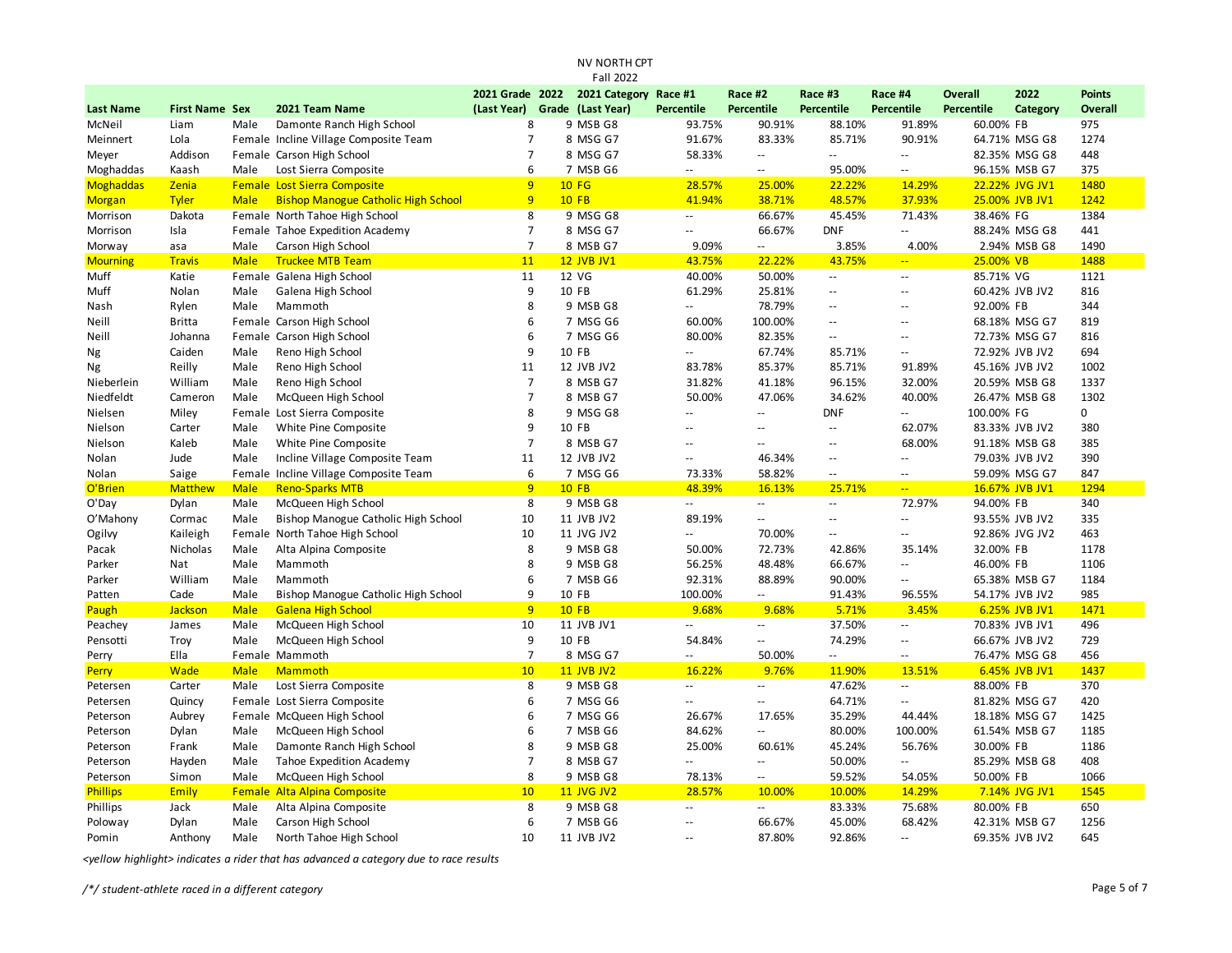|                    |                       |             |                                            |                 | NV NORTH CPT<br><b>Fall 2022</b> |                            |                                               |                           |                           |                   |                 |                |
|--------------------|-----------------------|-------------|--------------------------------------------|-----------------|----------------------------------|----------------------------|-----------------------------------------------|---------------------------|---------------------------|-------------------|-----------------|----------------|
|                    |                       |             |                                            | 2021 Grade 2022 | 2021 Category Race #1            |                            | Race #2                                       | Race #3                   | Race #4                   | <b>Overall</b>    | 2022            | <b>Points</b>  |
| <b>Last Name</b>   | <b>First Name Sex</b> |             | 2021 Team Name                             | (Last Year)     | Grade (Last Year)                | <b>Percentile</b>          | Percentile                                    | Percentile                | <b>Percentile</b>         | <b>Percentile</b> | Category        | <b>Overall</b> |
| Purdy              | <b>Trevor</b>         | <b>Male</b> | <b>Truckee MTB Team</b>                    | 10              | <b>11 JVB JV2</b>                | 5.41%                      | $\rightarrow$                                 | $\overline{a}$            | 24.32%                    |                   | 50.00% JVB JV1  | 954            |
| Query              | Kaleb                 | Male        | North Tahoe High School                    | 10              | 11 JVB JV2                       | $\overline{\phantom{a}}$   | $\sim$                                        | 47.62%                    | 75.68%                    |                   | 62.90% JVB JV2  | 736            |
| Racich             | Madison               |             | Female Incline Village Composite Team      | 10              | 11 JVG JV1                       | 80.00%                     | $\sim$                                        | Щ,                        | u.                        |                   | 85.71% JVG JV1  | 512            |
| Racich             | Trent                 | Male        | Incline Village Composite Team             | 9               | 10 FB                            | 32.26%                     | $\sim$                                        | 40.00%                    | $\overline{\phantom{a}}$  |                   | 58.33% JVB JV2  | 829            |
| Radcliffe          | Annelise              |             | Female McQueen High School                 | $\overline{7}$  | 8 MSG G7                         | 83.33%                     | 100.00%                                       | 50.00%                    | 27.27%                    |                   | 41.18% MSG G8   | 1356           |
| Raker              | Eleanor               |             | <b>Female Galena High School</b>           | 9               | <b>10 FG</b>                     | 14.29%                     | 12.50%                                        | 11.11%                    | 28.57%                    |                   | 11.11% JVG JV1  | 1500           |
| Raker              | Oliver                | Male        | Galena High School                         | $\overline{7}$  | 8 MSB G7                         | 22.73%                     | 23.53%                                        | 19.23%                    | 24.00%                    |                   | 14.71% MSB G8   | 1400           |
| Ransom             | Angela                |             | Female Lost Sierra Composite               | $\overline{7}$  | 8 MSG G7                         | $\mathbb{L}^{\mathbb{L}}$  | $\mathbb{L}^{\mathbb{L}}$                     | 92.86%                    | $\sim$                    |                   | 100.00% MSG G8  | 408            |
| Rawlinson          | Walker                | Male        | Sugar Bowl Academy                         | 9               | 10 JVB JV2                       | 10.81%                     | <b>DNF</b>                                    | ш.                        | $\mathbf{u}$              |                   | 72.58% JVB JV2  | 487            |
| Reichel            | Austin                | Male        | Alta Alpina Composite                      | 6               | 7 MSB G6                         | ÷.                         | 33.33%                                        | 60.00%                    | 63.16%                    |                   | 34.62% MSB G7   | 1284           |
| Reyna              | <b>Brant</b>          | Male        | Carson High School                         | $\overline{7}$  | 8 MSB G7                         | 59.09%                     | 70.59%                                        | 42.31%                    | 48.00%                    |                   | 32.35% MSB G8   | 1248           |
| Ricci              | Tegan                 | Male        | White Pine Composite                       | 6               | 7 MSB G6                         | 30.77%                     | 38.89%                                        | 55.00%                    | 57.89%                    |                   | 26.92% MSB G7   | 1340           |
| Rich               | Will                  | Male        | Lost Sierra Composite                      | 8               | 9 MSB G8                         | 34.38%                     | 63.64%                                        | 52.38%                    | Щ.                        | 38.00% FB         |                 | 1145           |
| Riddel             | Logan                 | Male        | McQueen High School                        | 6               | 7 MSB G6                         | 46.15%                     | $\overline{\phantom{a}}$                      | 85.00%                    | 73.68%                    |                   | 46.15% MSB G7   | 1243           |
| Riedel             | James                 | Male        | Truckee MTB Team                           | 6               | 7 MSB G6                         | $\mathbb{Z}^2$             | $\sim$ $\sim$                                 | 15.00%                    | 26.32%                    |                   | 73.08% MSB G7   | 945            |
| Robben             | Jacob                 | Male        | Carson High School                         | 8               | 9 MSB G8                         | 71.88%                     | 69.70%                                        | 61.90%                    | $\sim$                    | 52.00% FB         |                 | 1056           |
| Robertson          | Logan                 | Male        | Alta Alpina Composite                      | 8               | 9 MSB G8                         | 28.13%                     | 42.42%                                        | 33.33%                    | Щ.                        | 24.00% FB         |                 | 1238           |
| Romero             | Peter                 | Male        | Bishop Manogue Catholic High School        | 8               | 9 MSB G8                         | 18.75%                     | 27.27%                                        | 26.19%                    | 18.92%                    | 16.00% FB         |                 | 1338           |
| Rood               | Dylan                 | Male        | Lost Sierra Composite                      | 6               | 7 MSB G6                         | $\overline{\phantom{a}}$   | 83.33%                                        | Щ.                        | $\sim$                    |                   | 88.46% MSB G7   | 396            |
| Rose               | Sydney                |             | Female North Tahoe High School             | 6               | 7 MSG G6                         | 86.67%                     | 35.29%                                        | 52.94%                    | 88.89%                    |                   | 40.91% MSG G7   | 1331           |
| Rupert             | Larissa               |             | Female Carson High School                  | $\overline{7}$  | 8 MSG G7                         | 75.00%                     | $\overline{\phantom{a}}$                      | 71.43%                    | 100.00%                   |                   | 58.82% MSG G8   | 1281           |
| Sabin              | Landon                | Male        | Dayton High School                         | 10              | 11 JVB JV2                       | 100.00%                    | $\sim$ $\sim$                                 | Ξ.                        | Ξ.                        |                   | 96.77% JVB JV2  | 323            |
| Schettler          | Matteo                | Male        | Reno High School                           | 11              | 12 JVB JV2                       | 75.68%                     | 80.49%                                        | 73.81%                    | $\mathbb{Z}^{\mathbb{Z}}$ |                   | 40.32% JVB JV2  | 1027           |
| Schmelzer          | Ethan                 | Male        | Bishop Manogue Catholic High School        | 9               | 10 FB                            | $\mathcal{L}(\mathcal{L})$ | 64.52%                                        | $\mathbb{L}^{\mathbb{L}}$ | 79.31%                    |                   | 68.75% JVB JV2  | 726            |
| Schneider          | Henry                 | Male        | Alta Alpina Composite                      | 9               | 10 FB                            | 70.97%                     | 51.61%                                        | 77.14%                    | 51.72%                    |                   | 37.50% JVB JV2  | 1146           |
| Scholz             | Ben                   | Male        | Carson High School                         | 10              | 11 JVB JV2                       | ă.                         | $\mathord{\hspace{1pt}\text{--}\hspace{1pt}}$ | 42.86%                    | Щ.                        |                   | 77.42% JVB JV2  | 395            |
| Schroeder          | Sophia                |             | Female Truckee MTB Team                    | 6               | 7 MSG G6                         | 13.33%                     | 11.76%                                        | 41.18%                    | 22.22%                    |                   | 9.09% MSG G7    | 1470           |
| Seeliger           | Ella                  |             | Female Bishop Manogue Catholic High School | 9               | 10 FG                            | $\mathcal{L}(\mathcal{L})$ | 62.50%                                        | 55.56%                    | $\mathbf{u}$              |                   | 77.78% JVG JV2  | 928            |
| Senior             | Luken                 | Male        | Mammoth                                    | $\overline{7}$  | 8 MSB G7                         | 27.27%                     | 29.41%                                        | 15.38%                    | 8.00%                     |                   | 11.76% MSB G8   | 1426           |
| Sherry             | Marcella              |             | Female Galena High School                  | 6               | 7 MSG G6                         | 20.00%                     | 41.18%                                        | 17.65%                    | 33.33%                    |                   | 13.64% MSG G7   | 1443           |
| Sherry             | Stanley               | Male        | Galena High School                         | 11              | 12 JVB JV1                       | 75.00%                     | 50.00%                                        | 75.00%                    | 83.33%                    |                   | 41.67% JVB JV1  | 1395           |
| Shindell           | Ronald                | Male        | Bishop Manogue Catholic High School        | 11              | 12 JVB JV1                       | 31.25%                     | 11.11%                                        | $\sim$                    | $\mathbb{L}^{\mathbb{L}}$ |                   | 54.17% JVB JV1  | 1034           |
| Shonnard           | Samuel                | Male        | Bishop Manogue Catholic High School        | 11              | 12 JVB JV2                       | $\overline{\phantom{a}}$   | $\overline{\phantom{a}}$                      | $\overline{\phantom{a}}$  | 78.38%                    |                   | 83.87% JVB JV2  | 347            |
| <b>Siano</b>       | Hadrian               | <b>Male</b> | <b>Alta Alpina Composite</b>               | 9               | <b>10 FB</b>                     | $\mathbb{Z}[\mathbb{Z}_p]$ | $\frac{1}{2}$                                 | 20.00%                    | 17.24%                    |                   | 56.25% JVB JV1  | 912            |
| Silvern            | Emma                  |             | Female North Tahoe High School             | 9               | 10 FG                            | 42.86%                     | 37.50%                                        | 33.33%                    | 42.86%                    |                   | 33.33% JVG JV2  | 1443           |
| Silvern            | Tabitha               |             | Female North Tahoe High School             | 6               | 7 MSG G6                         | 66.67%                     | 23.53%                                        | 47.06%                    | 77.78%                    |                   | 31.82% MSG G7   | 1361           |
| Slagle             | Ansel                 | Male        | Galena High School                         | 8               | 9 MSB G8                         | $\overline{\phantom{a}}$   | 36.36%                                        | $\overline{\phantom{a}}$  | 29.73%                    | 68.00% FB         |                 | 834            |
| Sokulsky           | Matteus               | Male        | Sugar Bowl Academy                         | 11              | 12 VB                            | 50.00%                     | $\mathord{\hspace{1pt}\text{--}\hspace{1pt}}$ | $\overline{\phantom{a}}$  | 44.44%                    | 81.82% VB         |                 | 1094           |
| Sollis             | Ashton                | Male        | Galena High School                         | 9               | 10 FB                            | 80.65%                     | 80.65%                                        | $\overline{\phantom{a}}$  | $\mathbb{L}^{\mathbb{L}}$ |                   | 70.83% JVB JV2  | 696            |
| Sommers            | Andrew                | Male        | Galena High School                         | 8               | 9 MSB G8                         | 65.63%                     | 87.88%                                        | 64.29%                    | 83.78%                    | 54.00% FB         |                 | 1037           |
| Sperry             | Isabella              |             | Female North Tahoe High School             | 6               | 7 MSG G6                         | $\sim$ $\sim$              | $\sim$ $\sim$                                 | 100.00%                   | $\sim$                    |                   | 100.00% MSG G7  | 385            |
| Springsteel        | Cormac                | Male        | North Tahoe High School                    | 9               | 10 FB                            | $\mathbf{u}$               | 35.48%                                        | 51.43%                    | 44.83%                    |                   | 33.33% JVB JV2  | 1208           |
| <b>Springsteel</b> | Rowin                 | <b>Male</b> | <b>North Tahoe High School</b>             | 10              | <b>11 JVB JV2</b>                | $\frac{1}{2}$              | 41.46%                                        | 33.33%                    | 29.73%                    |                   | 19.35% JVB JV1  | 1252           |
| Stafford           | Sam                   | Male        | Alta Alpina Composite                      | 9               | 10 FB                            | 96.77%                     | $\overline{\phantom{a}}$                      | $\sim$                    | $\sim$                    |                   | 95.83% JVB JV2  | 329            |
| Stafford           | Simon                 | Male        | Alta Alpina Composite                      | 8               | 9 MSB G8                         | 59.38%                     | 54.55%                                        | 35.71%                    | 43.24%                    | 34.00% FB         |                 | 1166           |
| Strang             | Spencer               | Male        | Galena High School                         | 11              | 12 JVB JV2                       | 91.89%                     | Ξ.                                            | --                        | Ξ.                        |                   | 95.16% JVB JV2  | 332            |
| Tatara             | Cameron               | Male        | <b>Tahoe Expedition Academy</b>            | 10              | 11 JVB JV2                       | $\overline{\phantom{a}}$   | <b>DNF</b>                                    | $\mathbf{u}$              | 27.03%                    |                   | 75.81% JVB JV2  | 442            |
| Tieslau            | Lucy                  |             | Female North Tahoe High School             | 10              | 11 JVG JV2                       | $\sim$ $\sim$              | <b>DNF</b>                                    | $-$                       | $\mathbb{Z}^2$            |                   | 100.00% JVG JV2 | 0              |